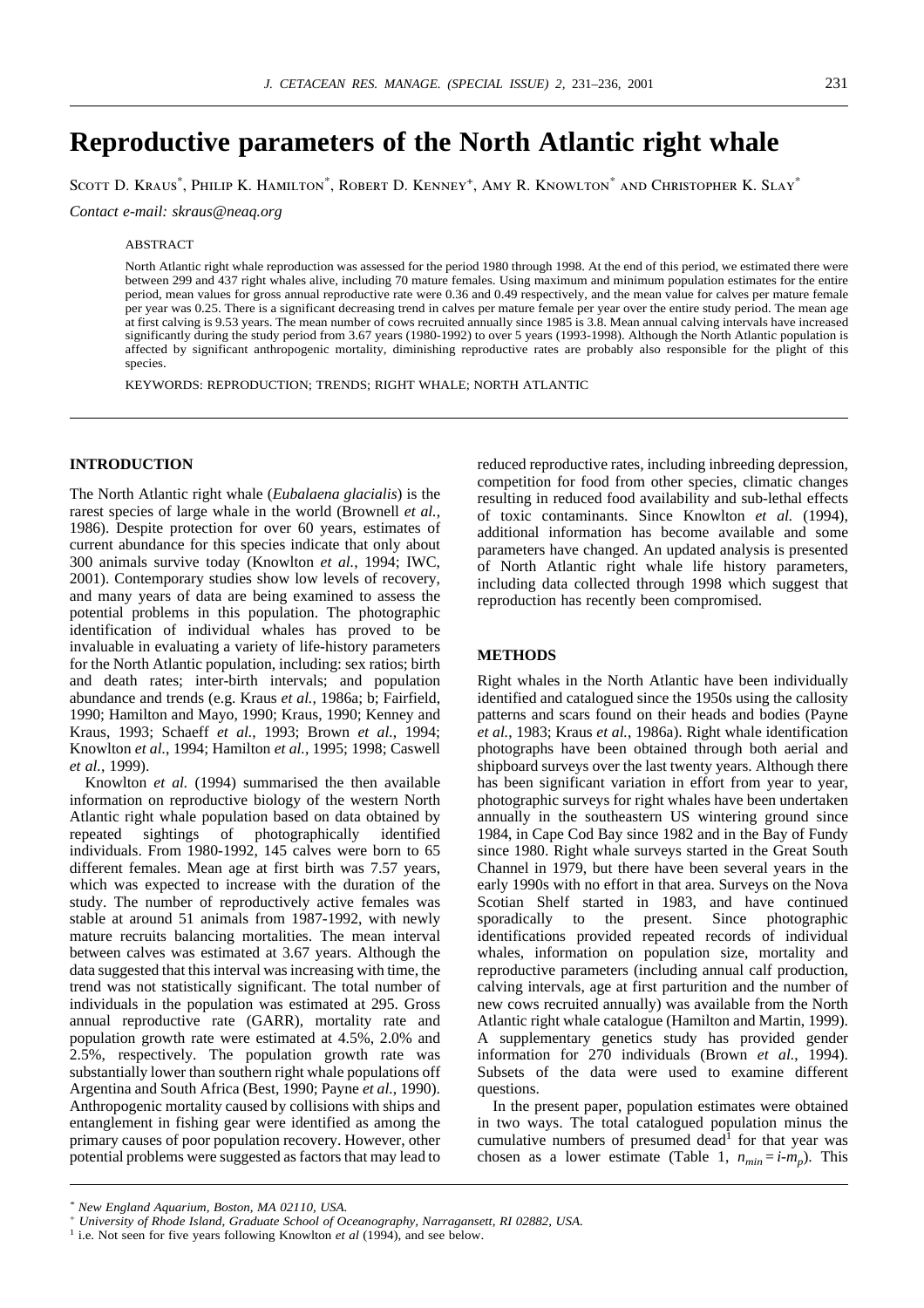estimate is likely to be low, since not all calves are photographically identified in a given year, and some animals presumed dead may be re-sighted after a five year gap in the sighting record. The second estimate (Table 1,  $n_{max}$ ) was obtained using the back-calculating method of Knowlton *et al.* (1994) for the entire period, but assuming zero presumed mortalities. The starting year was 1998 as all catalogued whales minus those known to be dead plus all calves known to be born but not photographically identified  $(n=53)$ . Previous years were then estimated by subtracting the calves of year *x* for year<sub> $(x-1)$ </sub> and adding any mortalities known to have occurred in the catalogued whales in that year (known mortalities are given in brackets in Table 1 under catalogued whales). Since additional unreported mortality probably occurred, and some calves not identified in their first year may have been added to the catalogued whales at a later date, these estimates are considered to be too high.

Right whale mortality was documented through strandings, although not all dead animals are reported or come ashore. Mortality was therefore estimated for the population by presuming death in the sixth year for any individual with a hiatus of five years or more in the sighting records (Table 1,  $m<sub>n</sub>$ ). Where dead stranded right whales were identified  $(n = 10)$ , those individuals (identified in brackets) were removed from the cumulative count of catalogued whales (Table 1, *i*) in the year in which they died. Prior to 1986, the study period was not long enough to meet the presumed dead criterion, so the early  $(m<sub>n</sub>)$  estimates are unreliable. After 1992, offshore survey effort in the Great South Channel and the Nova Scotian Shelf was reduced. It is believed that not all whales presumed dead in this period were really dead – they may just be missing from the limited photographic samples.

For estimating reproductive parameters, adult females were classified as mature beginning in the year in which they were first seen with a calf, and were eliminated from all subsequent counts if they died or were presumed dead after a six-year hiatus in sightings. GARR was estimated from the number of calves expressed as a proportion of the total estimated population for both the lower and upper abundance estimates. Calves per mature female per year (CMFY) was estimated from the number of calves expressed as a proportion of the total number of mature adult females in that year.

All data on calving were used to estimate age at first parturition. New cows were counted as recruited to the population using data starting in 1985, to try and eliminate recruits who were in fact older cows that had not been observed with calves during the early part of the study period.

Annual calf production is presented for the years 1980-1998. We believe most calves have been reported in this population since 1991 because of intensive survey effort (*ca* 90 aerial survey days per year) in the only known calving ground off the southeastern US in the winter. However, reliable photo-identification requires that young right whales have fully developed callosity patterns which in fact do not stabilise until they are six months old. Since all cows do not use the same summering habitats, not all calves are photographed between 6 and 12 months, and these therefore remain unidentified. Whales added to the catalogue as animals of unknown age probably represent unidentified calves that grew up without being sighted or clearly photographed in their first year rather than animals from an un-photographed population of adults. For this paper, annual calf count (Table 1, *c*) includes all calves, even those that

|      | Catalogued<br>whales $(i)$ <sup>1</sup> | Presumed       |             | Abundance <sup>3</sup> |                                |                           | GARR <sup>6</sup> |                  |                 |
|------|-----------------------------------------|----------------|-------------|------------------------|--------------------------------|---------------------------|-------------------|------------------|-----------------|
| Year |                                         | dead $(m_p)^2$ | $(n_{min})$ | $(n_{max})$            | Mature<br>females <sup>4</sup> | Calves $(c)$ <sup>5</sup> | $(c/(n_{min}))$   | $(c/n_{max})$    | CMFY $^7$       |
| 1980 | 96                                      | 2              | 94          | 240                    | 17                             | 6                         | 0.064             | 0.025            | 0.35            |
| 1981 | 149                                     | 4              | 145         | 246                    | 21                             | 8                         | 0.055             | 0.033            | 0.38            |
| 1982 | 173                                     | 5              | 168         | 254                    | 28                             | 12(1)                     | 0.071             | 0.047            | 0.43            |
| 1983 | 189(1)                                  | 5              | 184         | 265                    | 34                             | 9                         | 0.049             | 0.034            | 0.26            |
| 1984 | 203                                     | 5              | 198         | 273                    | 39                             | 12                        | 0.061             | 0.044            | 0.31            |
| 1985 | 220                                     | 5              | 215         | 285                    | 41                             | 11                        | 0.051             | 0.039            | 0.27            |
| 1986 | 242(1)                                  | 5              | 237         | 296                    | 47                             | 13                        | 0.055             | 0.044            | 0.28            |
| 1987 | 258                                     | 9              | 249         | 308                    | 51                             | 11                        | 0.044             | 0.036            | 0.22            |
| 1988 | 277                                     | 13             | 264         | 319                    | 53                             | 8(1)                      | 0.030             | 0.025            | 0.15            |
| 1989 | 297(1)                                  | 19             | 276         | 326                    | 52                             | 18(2)                     | 0.065             | 0.055            | 0.35            |
| 1990 | 308                                     | 20             | 288         | 341                    | 54                             | 13(1)                     | 0.045             | 0.038            | 0.24            |
| 1991 | 321(1)                                  | 28             | 293         | 353                    | 54                             | 17                        | 0.058             | 0.048            | 0.31            |
| 1992 | 333(1)                                  | 32             | 301         | 369                    | 55                             | 12                        | 0.040             | 0.033            | 0.22            |
| 1993 | 343                                     | 34             | 309         | 380                    | 57                             | 8(2)                      | 0.026             | 0.021            | 0.14            |
| 1994 | 357                                     | 48             | 309         | 386                    | 60                             | 9                         | 0.029             | 0.023            | 0.15            |
| 1995 | 364(2)                                  | 62             | 302         | 395                    | 60                             | 7                         | 0.023             | 0.018            | 0.12            |
| 1996 | 377(2)                                  | 72             | 305         | 400                    | 70                             | 22(1)                     | 0.072             | 0.055            | 0.31            |
| 1997 | 390(1)                                  | 77             | 313         | 419                    | 75                             | 20(1)                     | 0.064             | 0.048            | 0.27            |
| 1998 | 389                                     | 90             | 299         | 437                    | 70                             | 6(1)                      | 0.020             | 0.014            | 0.09            |
|      |                                         |                |             |                        | 1980-1998 means and SDs        |                           | 0.049<br>(0.017)  | 0.036<br>(0.012) | 0.25<br>(0.094) |

Table 1 Estimated measures of reproduction by year for North Atlantic right whales.

<sup>1</sup> Includes all whales cumulatively identified in the North Atlantic up to and including that year, minus ten whales known to have died during the period (*i*). Known mortalities are given in brackets.<sup>2</sup> Includes all animals cumulatively presumed dead in that year  $(m_p)$ .<sup>3</sup> Minimum population size  $(n_{min})$  equals the total number of catalogued whales minus presumed dead for that year  $(i-m<sub>p</sub>)$ . Maximum population size  $(n_{max})$  is back-calculated following the method of Knowlton *et al.* (1994), but in this case assuming zero presumed mortality.<sup>4</sup> Includes those observed at least once with a calf, minus those presumed dead.<sup>5</sup> Includes unidentified individuals (known deaths are in brackets). <sup>6</sup> GARR (gross annual reproductive rate or crude birth rate) is the number of calves expressed as a proportion of the total estimated population for both estimates. <sup>7</sup> CMFY (calves per mature female per year) is the number of calves expressed as a proportion of the number of adult females recorded as mothers in that or in any previous year.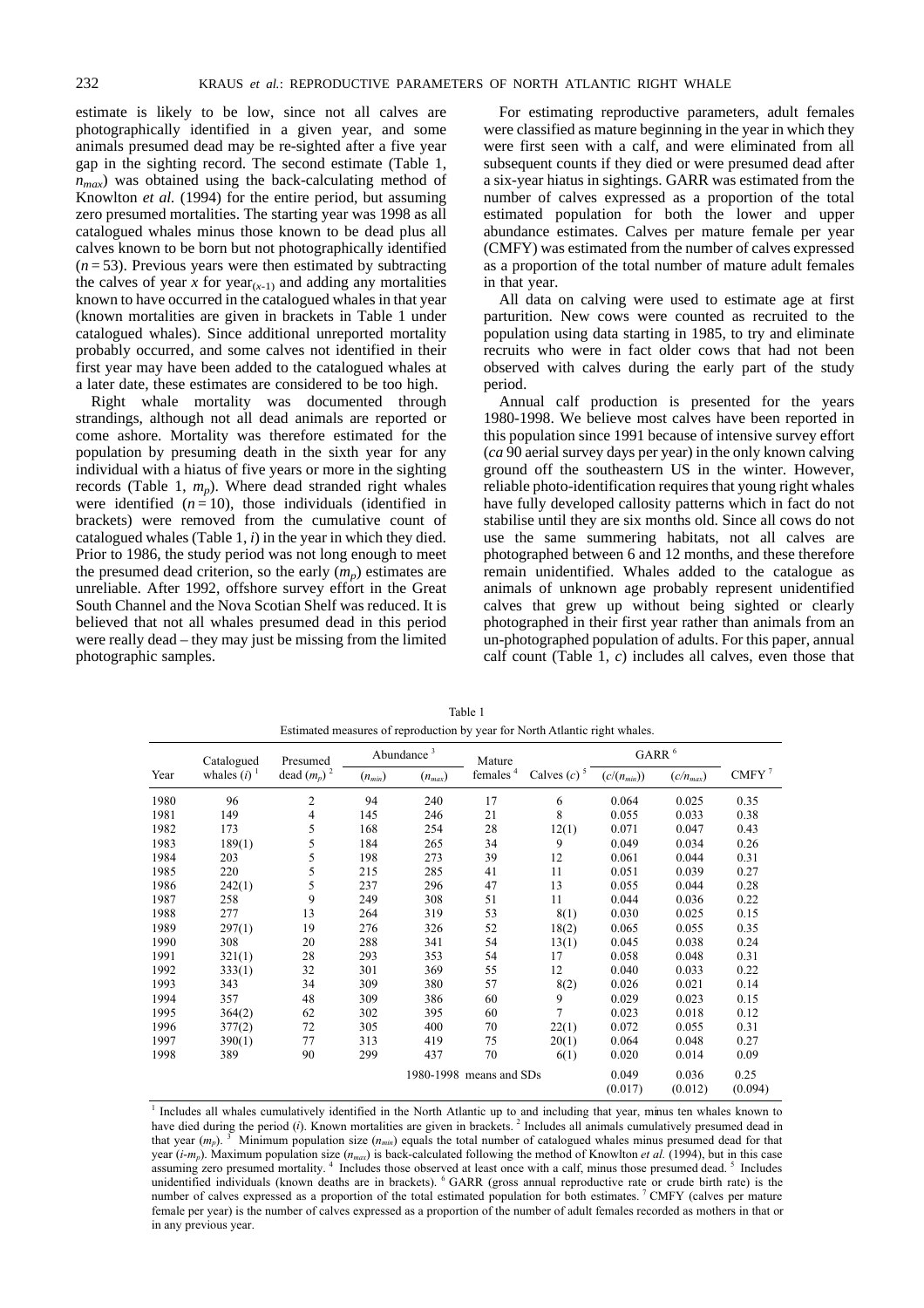remained unidentified (but whose mothers were recorded) and those that were known to have died in their first year (known calf mortalities are given in brackets in Table 1).

Calving intervals were examined for every cow in the population who calved more than once. Mean calving intervals were calculated from the annual totals, with intervals longer than seven years excluded because of gaps in the sighting records. Because of the possibility that females are calving in one or more unknown locations, and to examine whether the probability of sighting mature females had declined, the rate at which mature females were sighted annually throughout the study period was analysed. The intervals between sightings of both juvenile and mature females for the 1980s and the 1990s were also compared to see if there were differences in sighting probability. Finally, the sightings histories of mature females with six- or seven-year calving intervals were evaluated to determine whether the longer calving intervals could have included a missed calving record due to a reduced number of sightings prior to calving. To achieve this, it was assumed that no cow had a calf within the first two years of calving or within two years prior to calving. This assumption is based upon the low probability of a two-year calving interval. Of 127 calving intervals recorded since 1980, only one (less than 1%) was two years. Therefore, in this analysis of sighting histories, it was assumed that calves could have been missed in our database if cows were not observed in years three and four of a seven-year interval, or year three of a six year interval.

# **RESULTS**

## **Estimates of population size and mortality**

The population size in 1998 was estimated to be at least 299 and no more than 437 (Table 1). The current catalogue includes all known photographs of members of this population since 1935, and currently includes documentation of 389 individual right whales, ten of which are known to have died (Table 1, *i*) (Hamilton and Martin, 1999). The number of whales included in the catalogue at any one time does not represent an absolute count of North Atlantic right whales. The actual number may be lower (since unreported mortality is certain to occur) or higher (because not all calves born in any year are photographically identified). Between two and 14 animals were presumed to have died annually using the presumed mortality criterion, and the cumulative 'presumed dead' estimates are given in Table 1 by year. An additional negative bias is that there may be individual animals which are not approachable or which rarely or never use habitats where photographic sampling occurs, and therefore have never been photographed. Prior to the present paper and the consideration of abundance estimates given in IWC (2001), the only other published estimate is that of Knowlton *et al.* (1994). As noted in IWC (2001) recapture heterogeneity and changes in survey effort make capture-recapture estimates of abundance problematic.

## **Reproductive females**

The number of reproductively active females has increased slowly throughout the study period, although it remained stable in the low fifties, from 1987-1992. Of 21 photographed mothers in 1996, 10 were new mothers, 10 had calved previously and 1 remains to be identified. An additional 8 new females calved in 1997, bringing the total number of cows to 75, although presumed mortalities reduced this number to 70 in 1998 (Table 1).

### **Calving rate**

The number of calves born per year from 1980-1998 ranged from 6-22, with a high level of inter-annual variability. The mean annual calving rate for 1980-1998 was 11.32 calves per year  $(SE = 1.09)$ . The calving rate was well below the mean for three successive years with 8, 9 and 7 calves in 1993, 1994 and 1995, respectively. In 1996 and 1997, however, the number of calves increased to record highs of 22 and 20 respectively. In 1998, calf production fell to a record low of 6 calves.

## **Calving intervals**

Apparent calving intervals (the number of years between observed calves) have increased across the population of repeatedly calving females since 1992 (Table 2). Knowlton *et al.* (1994) reported a mean calving interval of 3.67 years  $(SE = 0.11; n = 86; range = 2-7)$ . The most frequently observed interval was three years, with 53 observations (61.6%). They also reported an apparent trend toward increasing intervals with time, though it was not statistically significant ( $p = 0.083$ ). Since 1992, there have been 40 new observations of calving intervals added, including only three observations of a three-year interval, representing 7.5% of the total.

#### Table 2

Distribution of calving intervals by year for North Atlantic right whales. Mean intervals are calculated from annual totals, with intervals longer than 7 years excluded because of inconsistency in the sighting records.

|        |                | Calving intervals in years |                |                |    |   |         |               |
|--------|----------------|----------------------------|----------------|----------------|----|---|---------|---------------|
|        | $\overline{2}$ | 3                          | 4              | 5              | 6  | 7 | $8+$    | Mean interval |
| 1980   |                | 1                          |                |                |    |   |         | 3.0           |
| 1981   |                |                            |                |                |    |   |         | 4.5           |
| 1982   |                |                            |                |                |    |   |         | 4.0           |
| 1983   |                | 2                          |                |                |    |   |         | 3.3           |
| 1984   |                | $\overline{7}$             |                |                |    |   |         | 3.0           |
| 1985   | 1              | 6                          |                | 2              |    |   |         | 3,1           |
| 1986   |                | 5                          | $\overline{2}$ |                |    |   |         | 3.3           |
| 1987   |                | 4                          |                |                |    | 1 |         | 4.0           |
| 1988   |                | $\overline{c}$             |                |                |    |   |         | 4.2           |
| 1989   |                | $\overline{7}$             | $\overline{2}$ | 4              |    |   |         | 3.8           |
| 1990   |                |                            |                | 1              |    |   |         | 3.6           |
| 1991   |                | 4                          | 3              | 3              | 2  | 1 |         | 4.5           |
| 1992   |                | $\overline{7}$             | 1              |                | 1  |   |         | 3,4           |
| 1993   |                |                            | 3              |                |    |   |         | 4.3           |
| 1994   |                |                            | 3              |                |    |   |         | 4.3           |
| 1995   |                |                            |                |                | 1  |   | 1(13yr) | 4.5           |
| 1996   |                |                            |                | 6              | 2  | 1 |         | 5.3           |
| 1997   |                | $\overline{c}$             |                | $\overline{2}$ | 3  | 3 | 1(13yr) | 5.4           |
| 1998   |                |                            |                |                | 3  |   |         | 5.8           |
| Totals | 1              | 56                         | 22             | 25             | 14 | 7 | 2       |               |

The mean calving interval for multiparous cows for 1996 and 1997 (*n* = 22) was 5.3 years. In the 1993-1998 period, two females gave birth after apparent gaps of 13 years, although these animals were not observed in many of the intervening years. Calving intervals in the two periods 1980-1992 and 1993-1998 are significantly different (Wilcoxon Rank Sum Test; *P* < 0.001) whether the two 13-year intervals are included or not (Fig. 1). The 13-year intervals were dropped from all subsequent analyses.

A non-parametric one-way ANOVA (Kruskal-Wallis Test) showed statistically significant variability in calving intervals between years  $(p < 0.001)$ ; but no significant inter-individual variability  $(p=0.749)$ . A bi-variate ANOVA (parametric), looking at effects of year and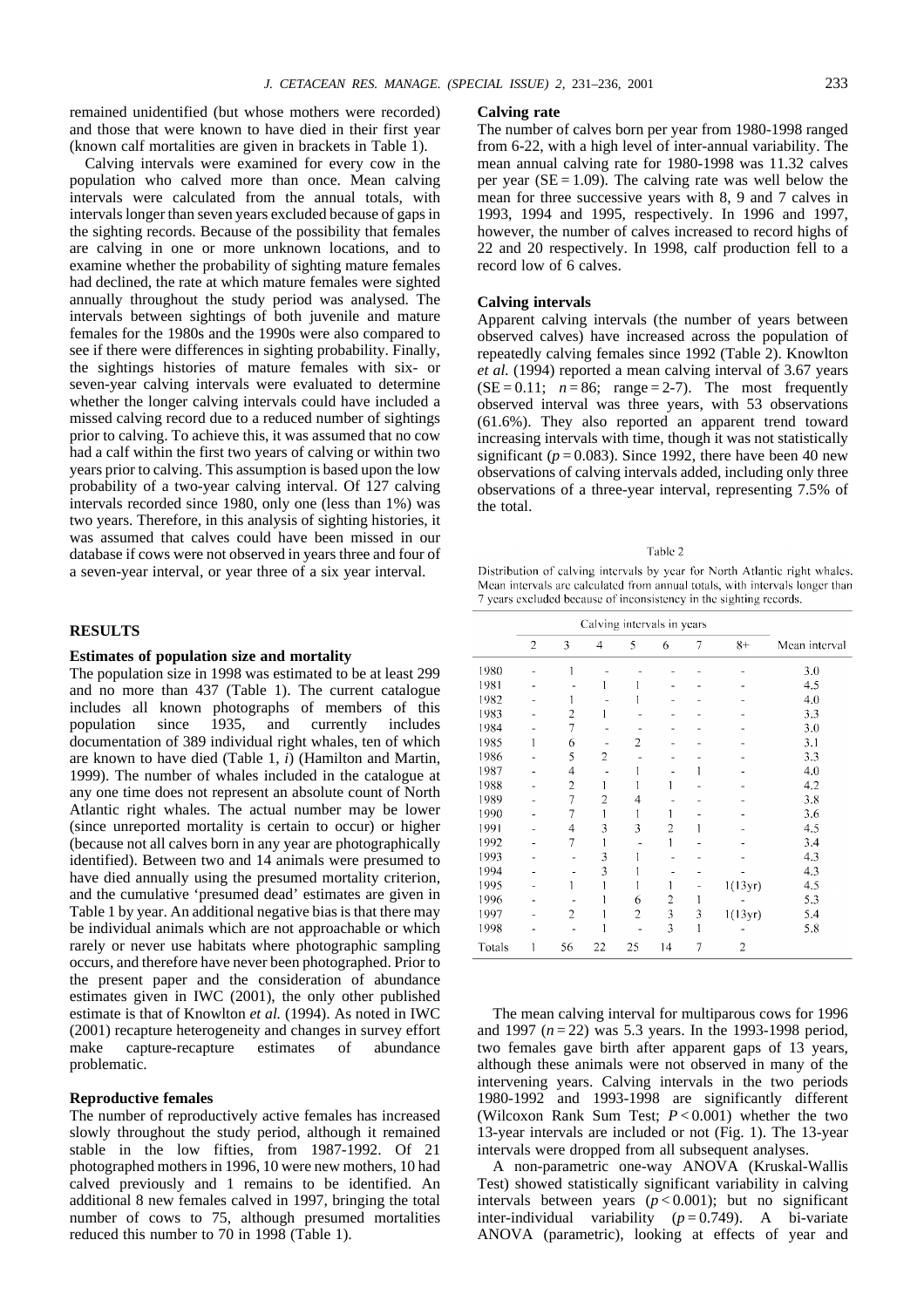

Fig. 1. Trends in calving intervals in the western North Atlantic right whale population, 1980-98. For each year, the mean is shown as a solid circle, one standard error to each side of the mean with a vertical box, and the range by a vertical line with a small horizontal tick at each end. The solid sloping line is the increasing trend shown by least-squares regression on all individual data points  $(n = 127)$ . with the 95% confidence interval shown by dashed lines. The fine dashed line shows the 'typical' three-year interval expected in right whales for reference.

individual on calving intervals, showed that changes were statistically significant by year but not by individual cow (*n* = 120; YEAR: *F* = 3.11; *p* < 0.001; *n* = 120; **INDIVIDUAL:**  $F = 0.67$ ;  $P = 0.930$ ).

Linear regression analyses of trends in calving interval over time demonstrate that calving intervals have been increasing significantly between 1985 and 1998 (slope = 0.209; *n* = 112; SE = 0.037; *p* < 0.001). To determine whether changes in sighting rates of adult females could be affecting apparent calving intervals, sighting rates for mature females (those seen in a given year as a proportion of those available to be seen) were calculated. They have not changed significantly in 19 years, although there has been a slight increase over the period (Table 3).

A comparison of sighting intervals between the 1980s and 1990s for both juvenile and adult females shows no significant difference between the decades (Table 4).

Sighting rate for adult females by year. Number of cows sighted in a year as a proportion of available cows for that year.

| Year | No. of cows available | No. of cows sighted | Sighting rate |
|------|-----------------------|---------------------|---------------|
| 1980 | 17                    | 9                   | 0.53          |
| 1981 | 20                    | 10                  | 0.50          |
| 1982 | 28                    | 15                  | 0.54          |
| 1983 | 34                    | 13                  | 0.38          |
| 1984 | 39                    | 22                  | 0.56          |
| 1985 | 41                    | 21                  | 0.51          |
| 1986 | 47                    | 21                  | 0.45          |
| 1987 | 51                    | 18                  | 0.35          |
| 1988 | 53                    | 23                  | 0.43          |
| 1989 | 52                    | 28                  | 0.54          |
| 1990 | 54                    | 27                  | 0.50          |
| 1991 | 54                    | 26                  | 0.48          |
| 1992 | 55                    | 23                  | 0.42          |
| 1993 | 57                    | 18                  | 0.32          |
| 1994 | 60                    | 31                  | 0.52          |
| 1995 | 60                    | 32                  | 0.53          |
| 1996 | 70                    | 44                  | 0.63          |
| 1997 | 75                    | 50                  | 0.71          |
| 1998 | 70                    | 40                  | 0.57          |

Table 4 Intervals between sightings for females in the 1980s and 1990s.

| Category         | Period    | п   | Mean (yrs) | SD   |
|------------------|-----------|-----|------------|------|
| Juvenile females | 1980-1989 | 161 | 1.37       | 0.56 |
|                  | 1990-1998 | 129 | 1.40       | 0.65 |
| Adult females    | 1980-1989 | 118 | 1.93       | 0.84 |
|                  | 1990-1998 | 253 | 1.93       | 0.97 |

An analysis of individuals shows that the longer calving intervals in 1997 and 1998 can be attributed to animals with long gaps in the sighting records (Table 5), making it possible that calvings by those individuals were missed. For 21 females with calving intervals of six or seven years, 12 could have had calves that were missed in this study. Of the nine females with long calving intervals that had adequate sighting records to exclude missed calvings, eight occurred in the 1990s. However, of the 21 females with long intervals, 19 appear to use the southeastern US as their only calving ground. The remaining two cows (No.1242 and No.1248) have only been seen in the summer with calves in the Gulf of Maine and their calving location is unknown. We believe that the consistent survey effort in the southeastern calving ground since 1990 renders it unlikely that cows would be missed in that area. Given that calving areas do not appear to be feeding areas, they are probably less subject than northern habitats to re-distribution of whales in poor food years. We therefore suspect that these longer calving intervals are real, and not artefacts of missed sightings in calving years.

Table 5

Prior sighting histories for cows with six and seven year calving intervals. Calves could have been missed if cows were not observed in years 3 and 4 of a seven-year interval, or year 3 of a six year interval.

| Whale<br>ID | Year | Interval<br>(years) |                  | Missed years prior to<br>calving (by year) |   | Missed calves<br>possible | Southeast<br>calving? |   |     |   |
|-------------|------|---------------------|------------------|--------------------------------------------|---|---------------------------|-----------------------|---|-----|---|
| 1004        | 1987 | 7                   | $\theta$         |                                            |   |                           |                       |   | No  | Y |
| 1242        | 1988 | 6                   | 1                | $\overline{c}$                             | 3 |                           | 5                     |   | Yes | N |
| 1142        | 1990 | 6                   |                  | $\overline{2}$                             | 3 |                           | 5                     |   | Yes | Y |
| 1145        | 1991 | $\overline{7}$      | 1                | $\overline{2}$                             |   | 4                         |                       | 6 | Yes | Y |
| 1204        | 1991 | 6                   | 1                |                                            |   |                           |                       |   | No  | Y |
| 1240        | 1991 | 6                   | 1                | $\overline{c}$                             |   |                           |                       |   | No  | Y |
| 1612        | 1992 | 6                   | 1                | $\overline{2}$                             | 3 |                           | 5                     |   | Yes | Y |
| 1241        | 1995 | 6                   | $\theta$         |                                            |   |                           |                       |   | No  | Y |
| 1114        | 1996 | 6                   | $\boldsymbol{0}$ |                                            |   |                           |                       |   | No  | Y |
| 1142        | 1996 | 6                   | 1                | $\overline{2}$                             |   |                           | 5                     |   | No  | Y |
| 1281        | 1996 | 7                   | 1                |                                            |   |                           |                       |   | No  | Y |
| 1014        | 1997 | 6                   | 1                | $\overline{c}$                             | 3 |                           |                       |   | Yes | Y |
| 1118        | 1997 | 7                   | 1                | $\overline{2}$                             | 3 |                           |                       |   | Yes | Y |
| 1240        | 1997 | 6                   | 1                |                                            |   |                           |                       |   | No  | Y |
| 1243        | 1997 | 6                   | 1                | $\overline{2}$                             |   |                           |                       |   | No  | Y |
| 1248        | 1997 | 7                   | 1                | $\overline{2}$                             | 3 | 4                         | 5                     | 6 | Yes | N |
| 1310        | 1997 | 7                   | 1                |                                            | 3 | 4                         | 5                     |   | Yes | Y |
| 1233        | 1998 | 6                   | 1                | $\overline{2}$                             | 3 | 4                         | 5                     |   | Yes | Y |
| 1315        | 1998 | 6                   | 1                | $\overline{2}$                             | 3 | 4                         |                       |   | Yes | Y |
| 1321        | 1998 | 7                   | 1                | $\overline{2}$                             | 3 | 4                         | 5                     |   | Yes | Y |
| 1515        | 1998 | 6                   | 1                | $\overline{2}$                             | 3 | 4                         | 5                     |   | Yes | Y |

## **Age at first parturition**

Knowlton *et al.* (1994) reported a mean age at first calving of 7.57 years  $(SE = 0.63)$ . Since 1992, an additional 12 known-age females have given birth for the first time, more than doubling the sample size. The mean age at first calving is now 9.53 years  $(SD = 2.32)$ , consistent with those reported for the southern right whale (Best *et al.*, 2001; Cooke *et al.*, 2001).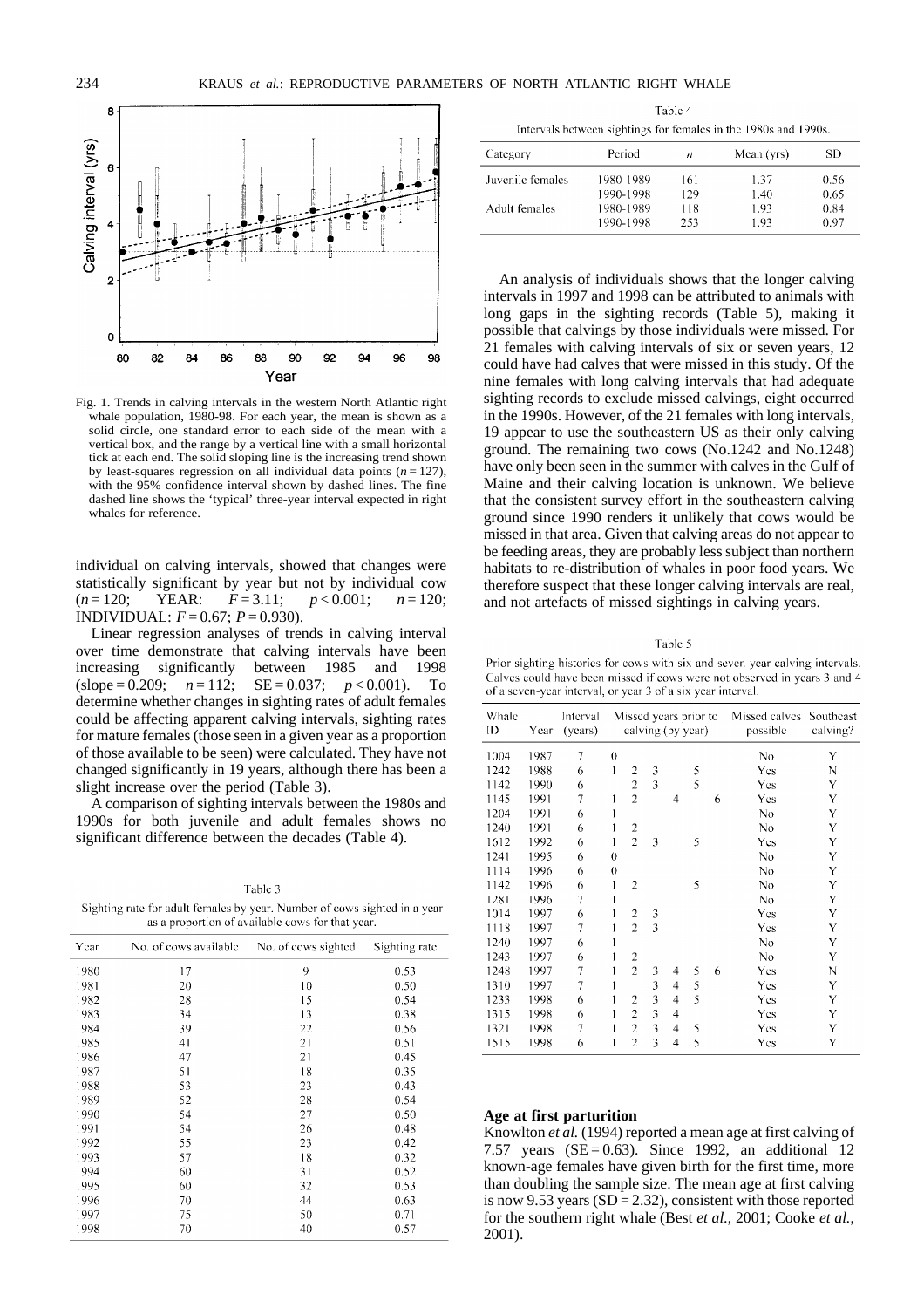## **Cow recruitment**

Since 1985, there have been between 0 and 10 new cows recruited into the population annually (mean 3.8 per year). Although younger females recruited into the breeding pool in the 1990s might be expected to have longer calving intervals (as less-experienced foragers and mothers), the analyses of interval by year and individual suggest this is not the case.

# **Estimates of GARR**

The mean estimates of GARR for the entire period are 0.036 for the lower estimate and 0.049 for the upper estimate. Annual GARR estimates range from 0.020-0.072 for the lower population estimates, and from 0.014-0.055 for the upper population estimates (Table 1). Linear regressions on both GARR estimates show no statistically significant trends.

## **CMFY**

The mean number of calves per mature female per year (CMFY) for the period is  $0.25$  (SD = 0.094). The mean CMFY for the 1980s is  $0.30$  (SD = 0.077) and for the 1990s is  $0.20$  (SD =  $0.078$ ). The annual variation in CFMY values is high, ranging from 0.09-0.42. A linear regression shows that the CMFY has decreased over the study period  $(slope = -0.0109, p = 0.0004).$ 

## **DISCUSSION**

The application of capture-recapture models to estimate biological parameters for this population are made problematic by the cumulative effects of capture heterogeneity (especially calving females), changes in survey effort since the 1990s, and large shifts in spring and summer whale distribution during the study period (Kenney, 1994). The application of models used by Best and Underhill (1990), Payne *et al.* (1990), and Barlow (1990) are rendered impractical because many of the assumptions of these models are violated. In addition, if subsets of the population are used that meet the assumption requirements, sample sizes become extremely small, the confidence intervals around those estimates are consequently large and the estimates are unhelpful in a management context. A cumulative identification approach was therefore used to put upper and lower bounds on the estimates of population used in this paper. Estimates of the population prior to 1986 are likely to be underestimates, as survey effort was inconsistent in all areas, and animals were still being 'discovered' photographically at a fairly high rate. Insufficient survey effort and photographic discovery may also increase presumed mortalities by making capture probabilities lower for offshore survey areas. Further discussion of the question of estimating abundance and the 'presumed mortality' concept is given in IWC (2001).

Annual calf production shows large variability, ranging from 6-22 calves during the study period, around a mean of 11.3. The three years (1993-1995) in which calving dropped well below the mean, followed years in which the distribution of the population on its feeding grounds was anomalous. In 1992, right whales apparently did not use the Great South Channel feeding habitat, and did not appear in the Nova Scotian Shelf feeding habitat during the 'expected' seasons, based upon all survey data from the 1980s (Sutcliffe and Brodie, 1977; Kenney, 1994). From 1993-1998, right

whales were rarely observed on the Nova Scotian Shelf feeding ground but somewhat larger numbers than expected were observed in the Bay of Fundy. However, the lack of survey effort in the Great South Channel from 1993-1997 means that nothing is known of right whale occurrence during that period there. Clearly, a female right whale must obtain sufficient energy from feeding to have a surplus over her own energetic needs stored for pregnancy and lactation. If right whales were forced to spend more time than usual in searching for appropriate foraging locations, then mature females may have had more difficulty in assimilating sufficient food.

One dramatic feature of North Atlantic right whale reproduction is the significant increase in calving intervals over the 19 year period of study. No definitive causes for the increase exist, and hypotheses currently being examined to account for it include inbreeding, pollutant effects and food limitations (IWC, 2001). Other possibilities include large numbers of senescent mothers and/or an unstable age structure, although the analysis conducted by Hamilton *et al.* (1998) of age structure in this population does not provide much support to either hypothesis.

Mean GARR estimates for the study period are 0.049 and 0.036, which bracket the estimate of 4.5% made by Knowlton *et al.* (1994). Data collection in the North Atlantic includes large portions of the year-round range of the population and thus GARR values may not be comparable to Southern Hemisphere estimates, where study areas are limited to wintering calving grounds where segregation is known to occur. GARR data from Argentina shows ratios of calves to the total population vary between 10% and nearly 60% (Payne *et al.*, 1990). Patenaude and Baker (2001) report that the calf/total whale ratio in the Auckland Islands wintering grounds ranged from 9-14% during the 1995-1997 period. Since the GARR data do not reflect mortality information, it is not possible to estimate population growth rate from these estimates. Nevertheless, the data presented here suggest that reproductive rates in the North Atlantic population are currently less than one half the rates of comparable right whale populations in the Southern Hemisphere. The North Atlantic population is clearly suffering from significant anthropogenic mortality, but a diminishing reproductive output may be equally responsible for the plight of this species (IWC, 2001). Comparative studies using the Southern Hemisphere right whales as 'controls' provide one option for identifying the reproductive issues in the North Atlantic population (and see NMFS, 2000).

## **ACKNOWLEDGEMENTS**

We thank Phil Clapham, Peter Best, and an anonymous reviewer, whose comments greatly improved the manuscript. The data presented here were collected by members of the North Atlantic Right Whale Consortium – particular thanks are due the staff of the Center for Coastal Studies, the New England Aquarium, the University of Rhode Island, Woods Hole Oceanographic Institution, the Georgia Dept. of Natural Resources, and the Florida Marine Research Institute. Supporters of this work include the US National Marine Fisheries Service, the Island Foundation, the International Fund for Animal Welfare, the Oak Foundation, the Irving Oil Company, the Davis Foundation, the Office of Naval Research, the Canadian Dept. of Fisheries and Oceans, World Wildlife Fund and the Massachusetts Environmental Trust.